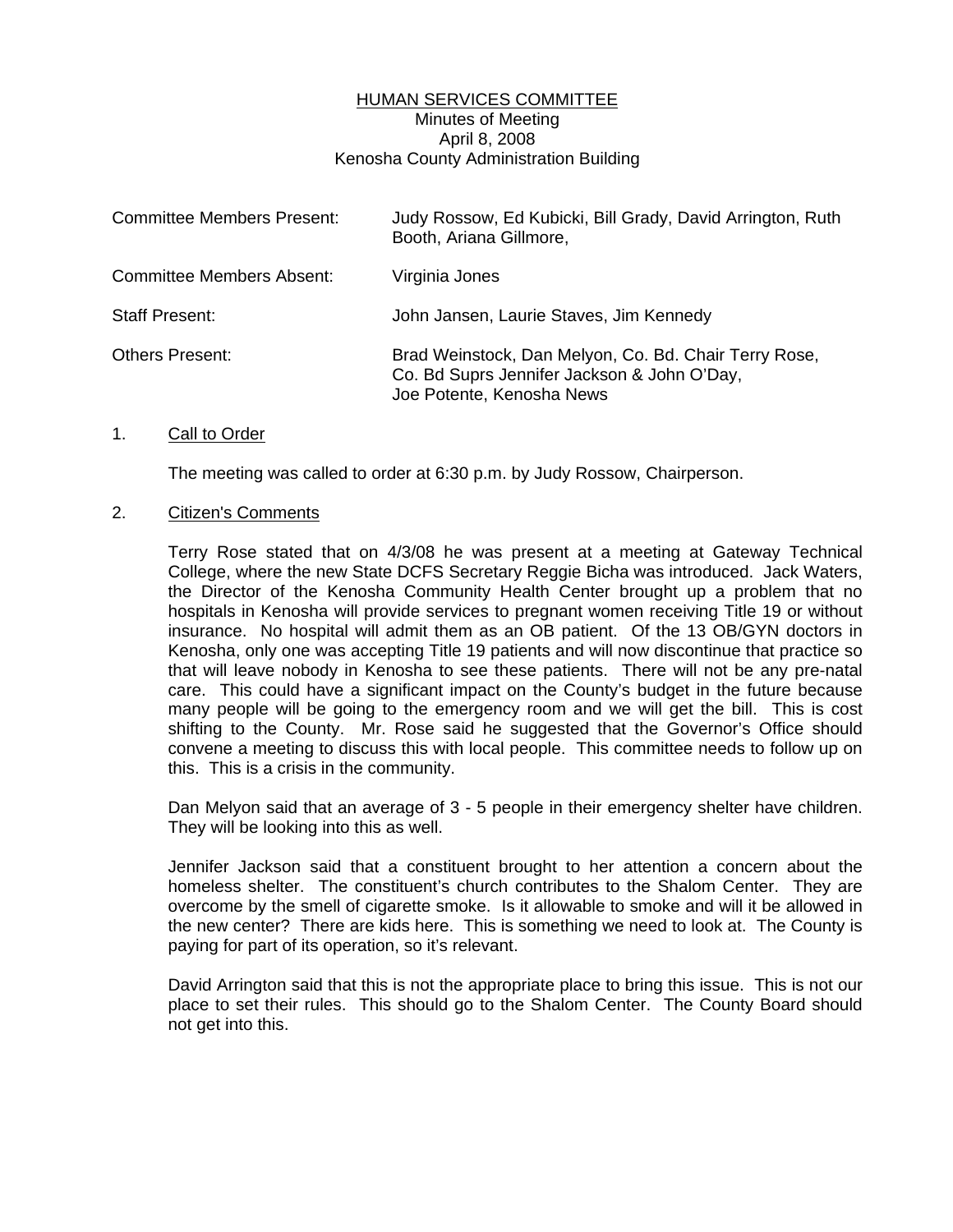# 3. Approval of Minutes - 3/4/08, 3/18/08, Jt. 1/8/08 and 1/22/08

 MOTION to approve minutes by Ed Kubicki, seconded by David Arrington. MOTION CARRIED UNANIMOUSLY.

## 4. DWD: Approval of Resolution to Modify the 2008 DWD Budget for Real Work/Real Pay **Grant**

 Laurie Staves stated that we received \$82,680 from the State DWD to pilot a program called Real Work/Real Pay. We will work more intensively with 13 of our current W-2 participants to help get them into higher paying jobs. This is an 18-month program. We will develop their skills. The average wage for 2007 was \$8.20 per hour. We hope to increase the wage by 10% - 40%. We will use our Business Services and our partners in the Job Center to help our 13 people move through this program. This is all State funding. Using our existing staff, we will work with 3 participants for 3 months. We will continue to track their progress for 1-1/2 years afterwards. If we have good results, we may be able to make this a permanent program.

MOTION to approve by David Arrington, seconded by Bill Grady. Ariana Gillmore approved as well. MOTION CARRIED UNANIMOUSLY.

## 5. Update on Homeless Shelter

 Dan Melyon introduced Brad Weinstock, the Shalom Center Board Co-Chair and the Capital Campaign Chair. Mr. Melyon explained that the site had to be subdivided and rezoned. That was passed about one month ago by the City Council. We have put down \$5,000 for the purchase of this property. We held 3 public meetings in October. Approximately 50 people attended each meeting. Nobody was against this project. The only negative comment was about the potential problem of movement of clients by the KAC and Shelter. Mr. Melyon distributed a set of plans that was submitted to the City.

 Brad Weinstock said that this agency goes back 27 years. This is an exciting time for us. We are making substantial progress to launch our capital campaign. \$4 million is the target price for this project. \$1.5 million will be for the INNS portion of the program. We are working with Growth Design for our fundraising. We have 2 people who will be honorary chairs - people with high visibility. When will we launch our capital campaign? We can't give an exact date but hope to do it this spring. We have a very strong Board at the present time.

 The County and City have each committed \$250,000 towards this project. It's in the City's 2009 city plan. The Shalom Center's Board of Directors have committed \$150,000 - \$160,000. They will be working with CUSH and they will help reach out to the corporations.

#### 6. Such Other Business as Authorized by Law

 John Jansen thanked the County Board Supervisors for their service to the Human Services Committee.

# 7. Committee Members Comments - None